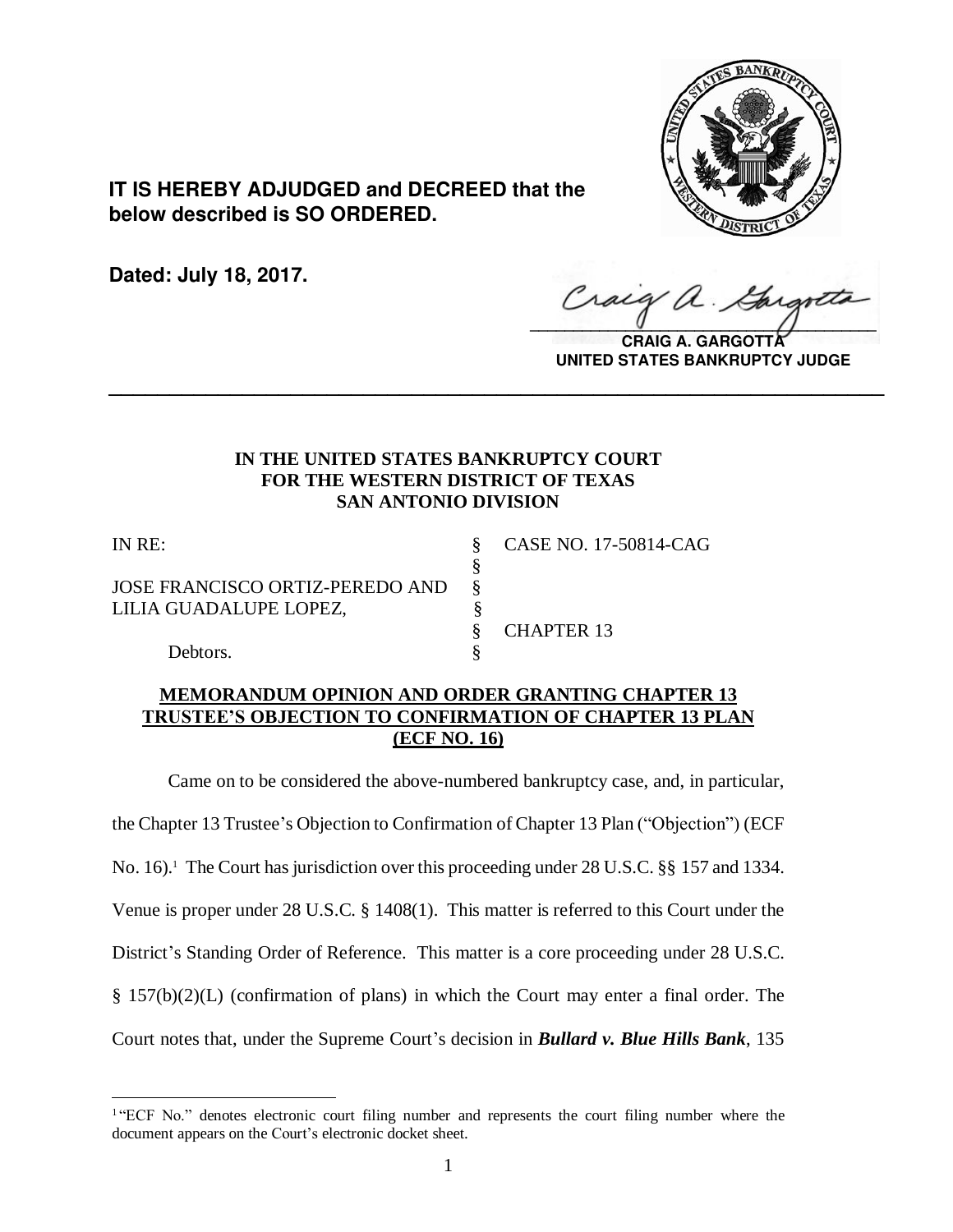S. Ct. 1686 (2015), this Court has the authority to hear and enter orders regarding a debtor's chapter 13 plan; but that an order denying confirmation of a chapter 13 plan is not a final order unless the bankruptcy case is also dismissed. The Court finds that this is a contested matter as defined under Fed. R. Bankr. P. 9014. As such, the Court makes the following findings of fact and conclusions of law pursuant to Fed. R. Bankr. P. 7052. The Court took this matter under advisement and finds that the Chapter 13 Trustee's (the "Trustee") Objection should be GRANTED.

#### **BACKGROUND**

Debtors filed a chapter 13 petition for relief on April 4, 2017 (ECF No. 1). *See* 11 U.S.C. § 101 *et seq*. On the same day, Debtors filed their Schedules, Statement of Financial Affairs ("SOFA"), and chapter 13 plan (ECF Nos. 1 and 2). Debtors filed their Amended Schedules, SOFA, and chapter 13 plan on April 19, 2017 (ECF Nos. 19-21). Pursuant to the Chapter 13 Form Plan used in the San Antonio Division, Debtors propose to pay 100% of all of their allowed administrative, secured, and priority claims; and propose to pay 23% of their nonpriority unsecured claims (ECF No. 22, p. 7).<sup>2</sup> The proposed Plan payment is \$1,420.00 per month and the Plan length is 60 months (*Id*. at pp. 8-9).

Trustee filed her Objection on May 30, 2017, arguing that Debtors do not meet the Code's best efforts test<sup>3</sup> because the Debtors are not including proceeds from a settlement

<sup>&</sup>lt;sup>2</sup> The Trustee stated at the confirmation hearing on the Debtors' plan that the distribution is 7%.

<sup>&</sup>lt;sup>3</sup> "Section 1325(b) is commonly called the 'best efforts' requirement for confirmation and first became part of the Bankruptcy Code with the amendments passed in 1984. It was designed to deal with the issues created by plans that, either because of the debtor's circumstances or choice in drafting, would yield little or nothing for unsecured creditors. The idea was that when proposing a chapter 13 plan a debtor should be serious about repaying creditors and yet still permit confirmation of minimal or zero distribution plans if that was all the debtor could afford—hence the concept of a debtor's 'best efforts.'" *In re Hight-Goodspeed*, 486 B.R. 462, 463 (Bankr. N.D. Ind. 2012).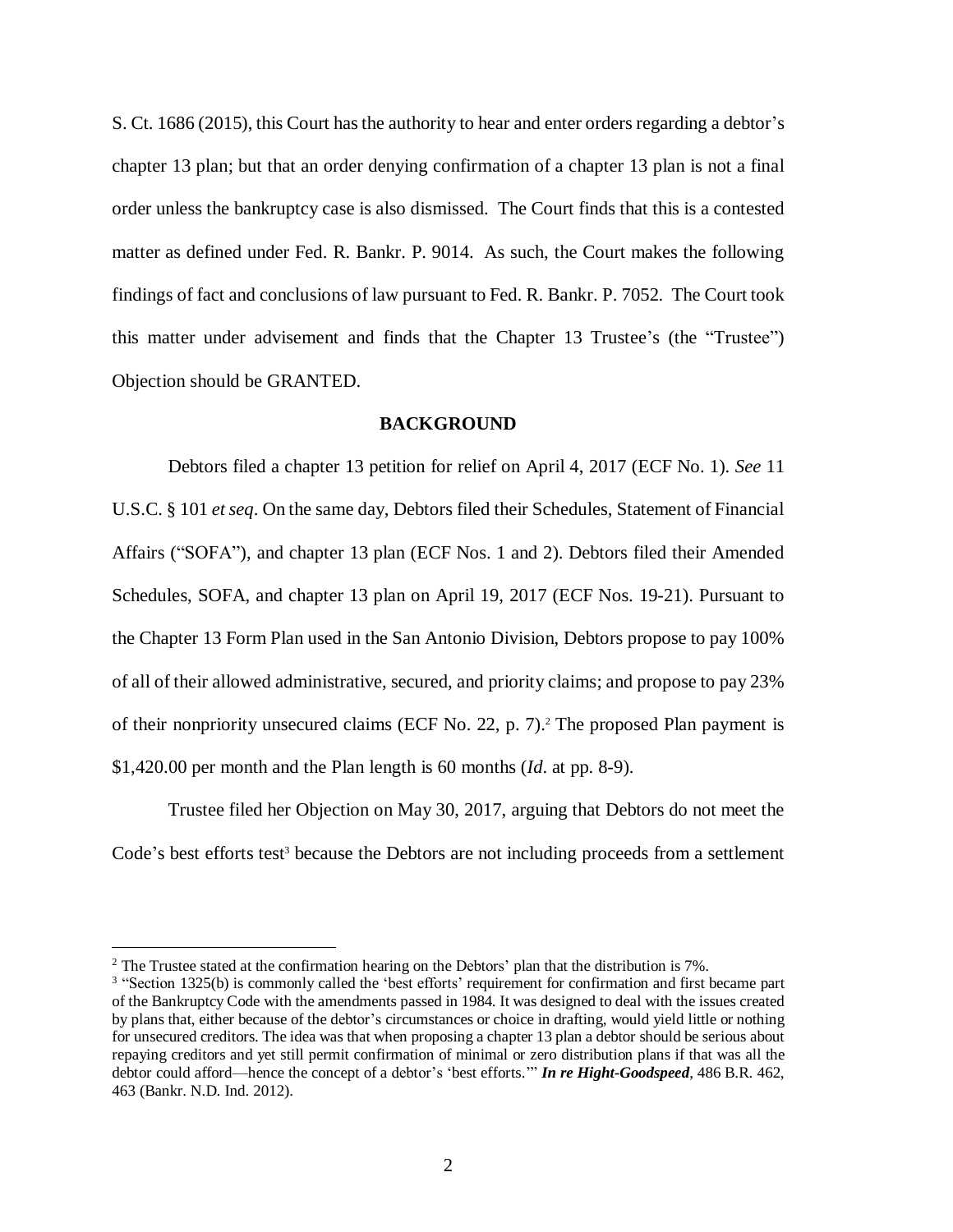of a lawsuit as part of their disposable income to pay unsecured creditors.<sup>4</sup> Debtors counter Trustee's argument by asserting that the lawsuit was properly exempted, and, as exempt property, cannot be used to satisfy unsecured claims. § 522(c) (2017). 5

### **FINDINGS OF FACT**

No evidence was taken at the hearing and both parties stipulated as to the operative facts. Debtors listed on their original Schedule "C" a "Total Safety worker's compensation filed in 2014 – pending" (ECF No. 1, p. 21). As such, the claim for worker's compensation is a pre-petition cause of action. Debtors' amended their Schedule "C" on June 19, 2017, to list a "Worker's Compensation Retaliation Case" in the amount of \$8,632.85 and exempted under § 522(d)(5) (ECF No. 20, p. 5). Debtors filed their Application to Approve Settlement and Appoint Special Counsel and Approved Special Counsel's Fees and Request for Attorney's Fees Nunc Pro Tunc on June 30, 2017 ("Application") (ECF No. 24). The Application requests Court approval of Debtor Jose Francisco Ortiz-Peredo's worker compensation retaliation claim and payment to both bankruptcy and special counsel. Therefore, the lawsuit settlement proceeds are post-petition income. At the time of this Memorandum Opinion, no objection has been filed to the claim of exemption and none is expected. As such, pursuant to Fed. R. Bankr. P. 4003(b)(2), the exemption is allowed unless an objection to the exemption is filed within 30 days after the amended exemption is filed. *See Taylor v. Freeland & Kronz*, 503 U.S. 638, 643-44 (1992) (noting that exemption in property is conclusively proven once 30 period under Rule 4003(b) has

<sup>4</sup> This objection was not contained in the Trustee's filed Objection, but was raised orally at the confirmation hearing and in response to the Debtors' amended plan filed 3 days prior to the confirmation hearing.

 $5$  "(c) Unless the case is dismissed, property exempted under this section is not liable during or after the case for any debt of the debtor that arose, or that is determined under [section](https://1.next.westlaw.com/Link/Document/FullText?findType=L&pubNum=1000546&cite=11USCAS502&originatingDoc=N11B19030DB0F11E587CCD9C0AD14B0D0&refType=LQ&originationContext=document&transitionType=DocumentItem&contextData=%2528sc.UserEnteredCitation%2529) 502 of this title as if such debt had arisen, before the commencement of the case, except— …" Unless otherwise noted, all references are to 11 U.S.C. § *et seq*.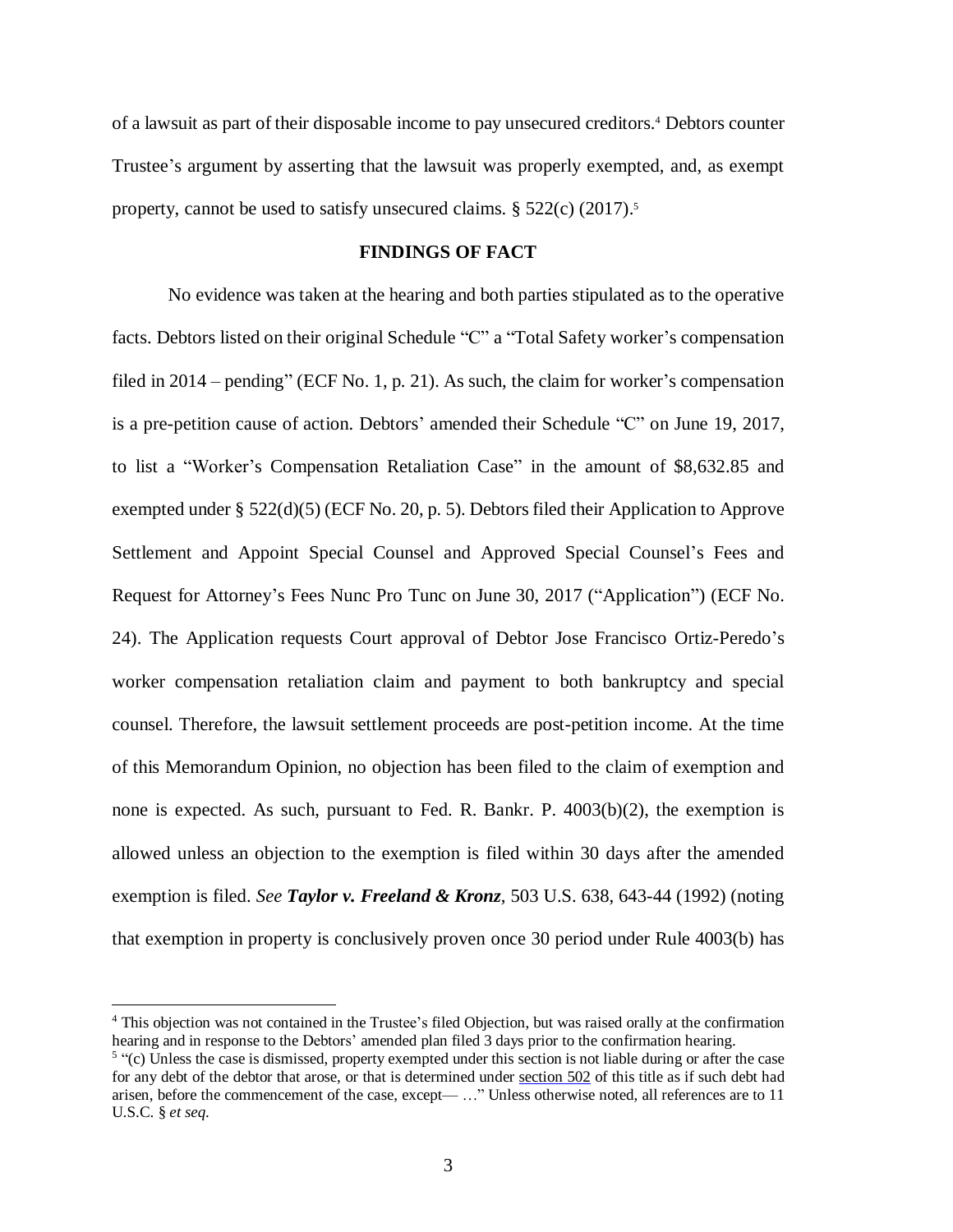passed even if there no colorable basis to claim the exemption). Further, there was no Debtor testimony as to whether the lawsuit settlement proceeds were reasonably necessary for the maintenance and support of the debtors or dependents of the debtors.<sup>6</sup>

#### **CONCLUSIONS OF LAW**

Debtors argue that because the lawsuit and the proceeds are properly exempted under § 522(d)(5), the proceeds are no longer property of the bankruptcy estate. *See In re Graham*, 258 B.R. 286, 288 (Bankr. M.D. Fla. 2001) (finding that personal injury settlement received after the commencement of a case is property of the estate under § 541 and § 1306(a)(1) absent a proper claim of exemption under § 522).<sup>7</sup> The majority of courts that have considered the issue of whether exempt income is nonetheless disposable income in chapter 13 and subject to distribution to creditors find that it is. *See In re Launza*, 337 B.R. 286, 289 (Bankr. N.D. Rex. 2005) (collecting cases that support the majority view, including opinions from the Eighth and Sixth Circuits, plus the Ninth Circuit B.A.P.). Debtors further argue that under the Fifth Circuit's holding in *Viegelahn v. Frost*, that the Fifth Circuit implicitly stated that once property is exempt, it cannot be used for payment to creditors. 744 F.3d 384, 386-87 (5th Cir. 2014). Trustee asks that this Court follow the majority position and apply *Hamilton v. Lanning*, 560 U.S. 505 (2010), to find that

 $6$  Section 1325(b)(2)(A)(i) states that: For purposes of this subsection, the term "disposable income" means current monthly income received by the debtor (other than child support payments, foster care payments, or disability payments for a dependent child made in accordance with applicable nonbankruptcy law to the extent reasonably necessary to be expended for such child) less amounts reasonably necessary to be expended—

<sup>(</sup>A)(i) for the maintenance or support of the debtor or a dependent of the debtor, or for a domestic support obligation, that first becomes payable after the date the petition is filed.

<sup>&</sup>lt;sup>7</sup> 11 U.S.C. 1306(a)(1) states that: (a) Property of the estate includes, in addition to the property specified in [section](https://1.next.westlaw.com/Link/Document/FullText?findType=L&pubNum=1000546&cite=11USCAS541&originatingDoc=N37D41070A06711D8A63DAA9EBCE8FE5A&refType=LQ&originationContext=document&transitionType=DocumentItem&contextData=%28sc.UserEnteredCitation%29) 541 of this title—

<sup>(1)</sup> all property of the kind specified in such section that the debtor acquires after the commencement of the case but before the case is closed, dismissed, or converted to a case under chapter 7, 11, or 12 of this title, whichever occurs first.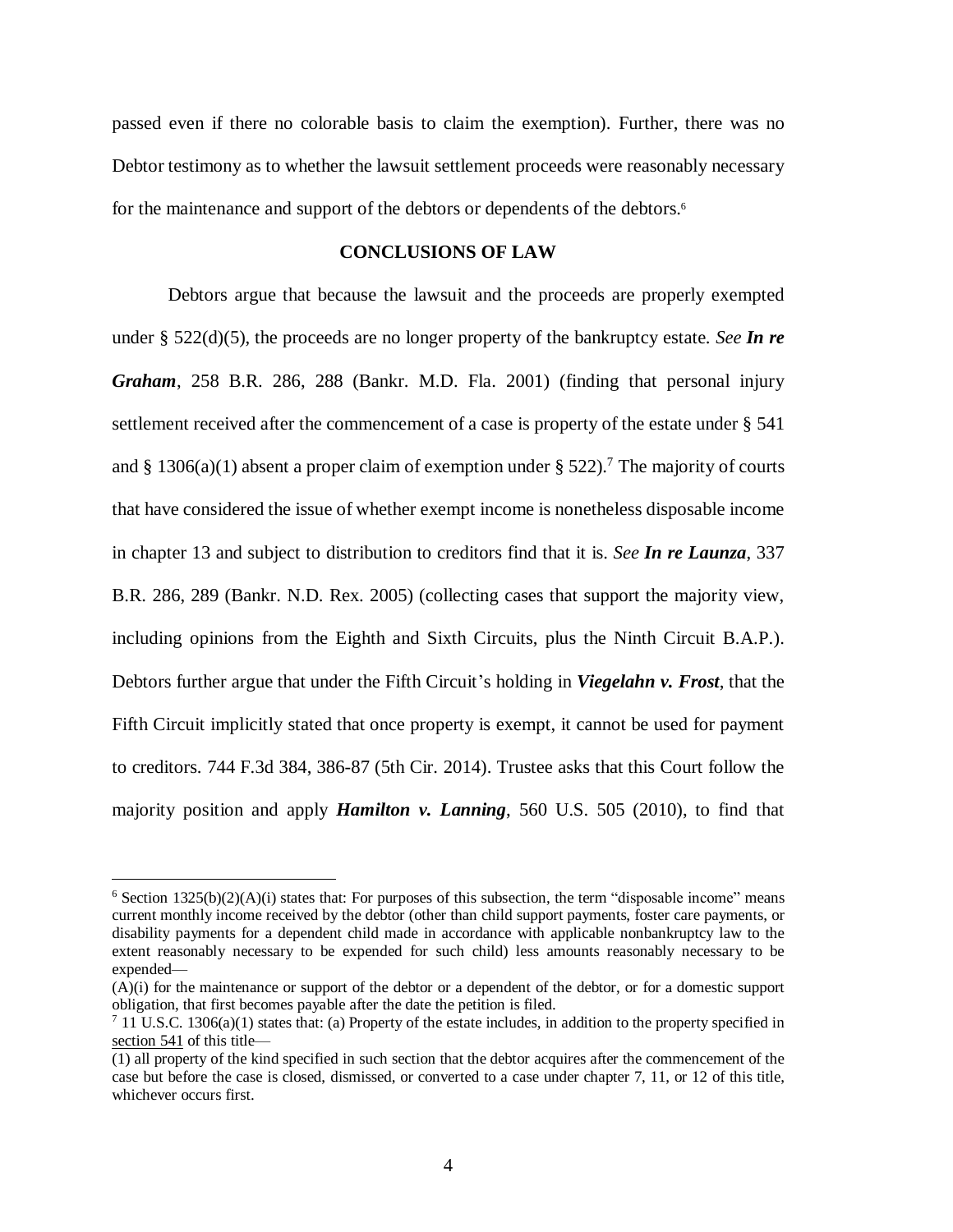anticipated increases in income must be included in projected disposable income test. <sup>8</sup>

The minority position of courts is best explained in *In re Graham*. 9 In *Graham*, one of the debtors sustained bodily injuries from an automobile accident post-petition. 258 B.R. at 287. The debtors exempted the lawsuit under Florida state exemptions and no party objected. *Id*. at 288.<sup>10</sup> The debtors' plan was confirmed, and, after the personal injury lawsuit was settled, the chapter 13 trustee moved to modify the plan to include the settlement proceeds. *Id*. The trustee argued that the lawsuit proceeds were property of the estate under § 1306 and disposable income under § 1325(b). *Id*. As such, the court had to decide which provision governed disposition of the funds: § 522(c), which would make the settlement not liable for pre-petition debts, or § 1325(b) which states in relevant part that all the debtor's projected disposable income is applied to make payments under the plan.

The *Graham* court began its analysis by noting that exemptions function the same in chapter 7 and 13 because exemptions are listed in chapter 5 of the Code. *Id*. at 290. Nonetheless, the court recognized that exemptions serve different purposes in chapters 7 and 13. *Id*. Exemptions protect certain assets from forced sale in chapter 7 while in chapter 13, debtors keep all of their assets and surrender their income to their creditors, but for meeting a liquidation analysis for confirmation purposes. *Id*. As such, courts have

 $8$  Section 1325(b)(1) states that:

If the trustee or the holder of an allowed unsecured claim objects to the confirmation of the plan, then the court may not approve the plan unless, as of the effective date of the plan—

<sup>(</sup>A) the value of the property to be distributed under the plan on account of such claim is not less than the amount of such claim; or

<sup>(</sup>B) the plan provides that all of the debtor's projected disposable income to be received in the applicable commitment period beginning on the date that the first payment is due under the plan will be applied to make payments to unsecured creditors under the plan.

<sup>9</sup> As noted in *Graham*, the bankruptcy court was bound by Eleventh Circuit precedent in *In re Gamble*, 168 F.3d 442 (11th Cir. 1999). The Eleventh Circuit held that "the plain language of the bankruptcy code and precedent from this court are clear that exempt property is no longer part of the bankruptcy estate, and is available for the debtor's use." *Id*. at 445. (citations omitted). Debtors make a similar argument here.

 $10$  11 U.S.C. § 522(1) states in pertinent part that: The debtor shall file a list of property that the debtor claims as exempt under subsection (b) of this section. . . . Unless a party in interest objects, the property claimed as exempt on such list is exempt.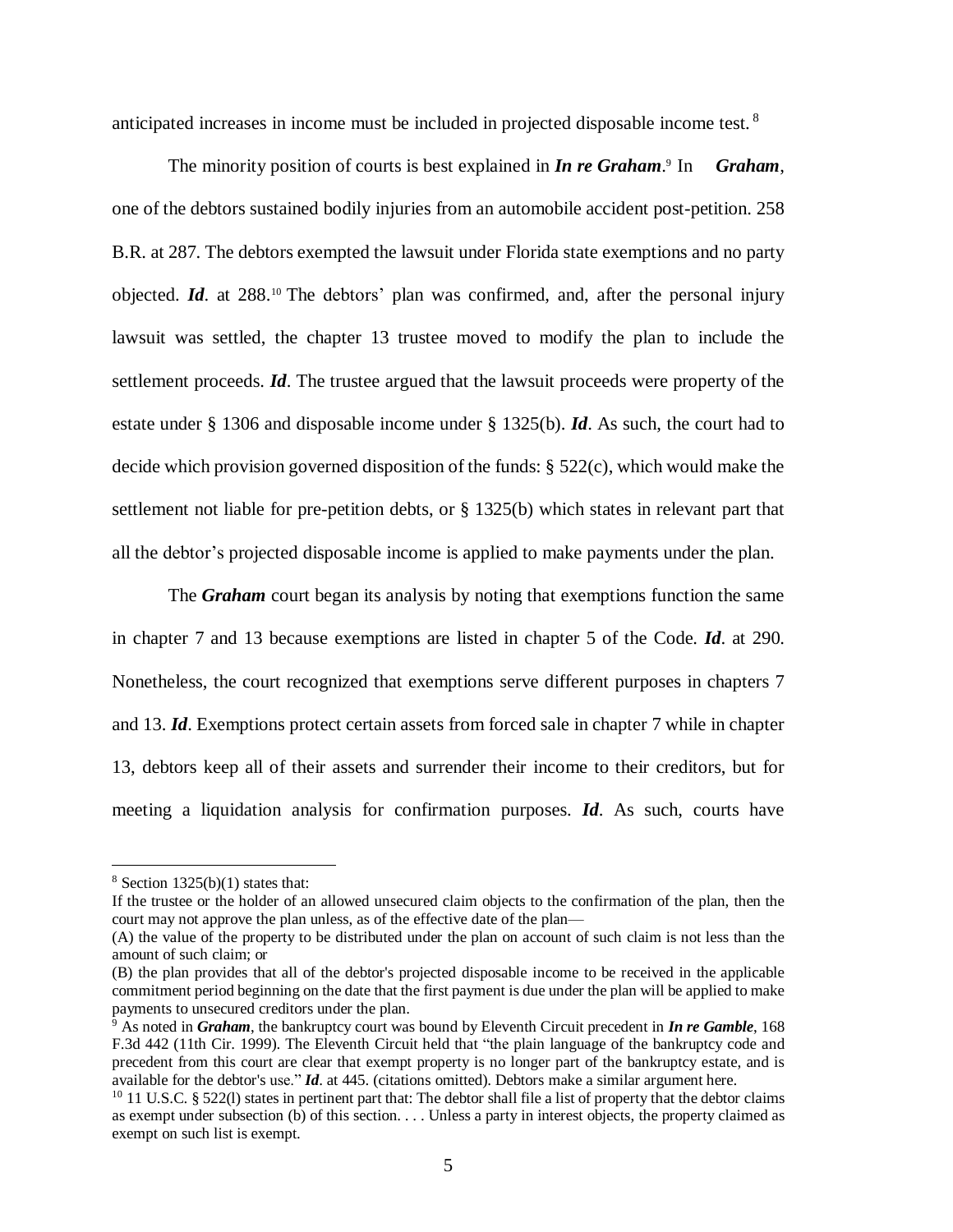recognized an incongruity regarding exemptions that allow a chapter 13 debtor to keep "disposable," yet exempt income and maintain all of the debtor's assets versus a chapter 7 debtor who surrenders all of debtor's non-exempt assets. As such, it appears that exemptions serve little purpose in chapter 13. *Id*.

The *Graham* court noted that, under the minority view, that once property is exempted, the plain language of § 522(c) precludes it from being used to pay pre-petition debts. *Id*. Further, the minority view holds that exempt property under § 522(c), regardless of form, is protected from being used to pay pre-petition debts and cannot be ignored for purposes of defining disposable income under § 1325(b). *Id*. (citation omitted). Additionally, a number of courts, including the Eleventh Circuit in *Gamble*, have reasoned that the plain language of § 522(c), coupled with the Supreme Court's holding in *Taylor* that even an invalid claim of exemption removes property from the estate, support the conclusion that once property is exempted it cannot be brought back into the estate to pay pre-petition debts. *Graham*, 258 B.R. at 291; *Gamble*, 168 F.3d at 144-45.

The Debtors also assert that the Fifth Circuit's holding in *Viegelahn v. Frost* supports their assertion that once property is exempted, it cannot be used to pay pre-petition debts. The issue in *Frost* was whether in a chapter 13 case proceeds from the sale of a homestead that were not reinvested in a subsequent home within six months became postpetition property of the estate under § 1306. Under Texas law, a homeowner who sells a homestead must reinvest the proceeds of the sale in a new homestead within six months of sale or the proceeds lose their exempt status. Tex. Prop. Code Ann. Sec. 41.001(c) (2017); *Frost*, 744 F.3d at 385. The debtor in *Frost* did not reinvest the proceeds and the chapter 13 trustee argued that the proceeds were post-petition income under § 1306. *Id*. at 385. The debtor in *Frost* argued that the proceeds were exempt under § 522(c) and could not be used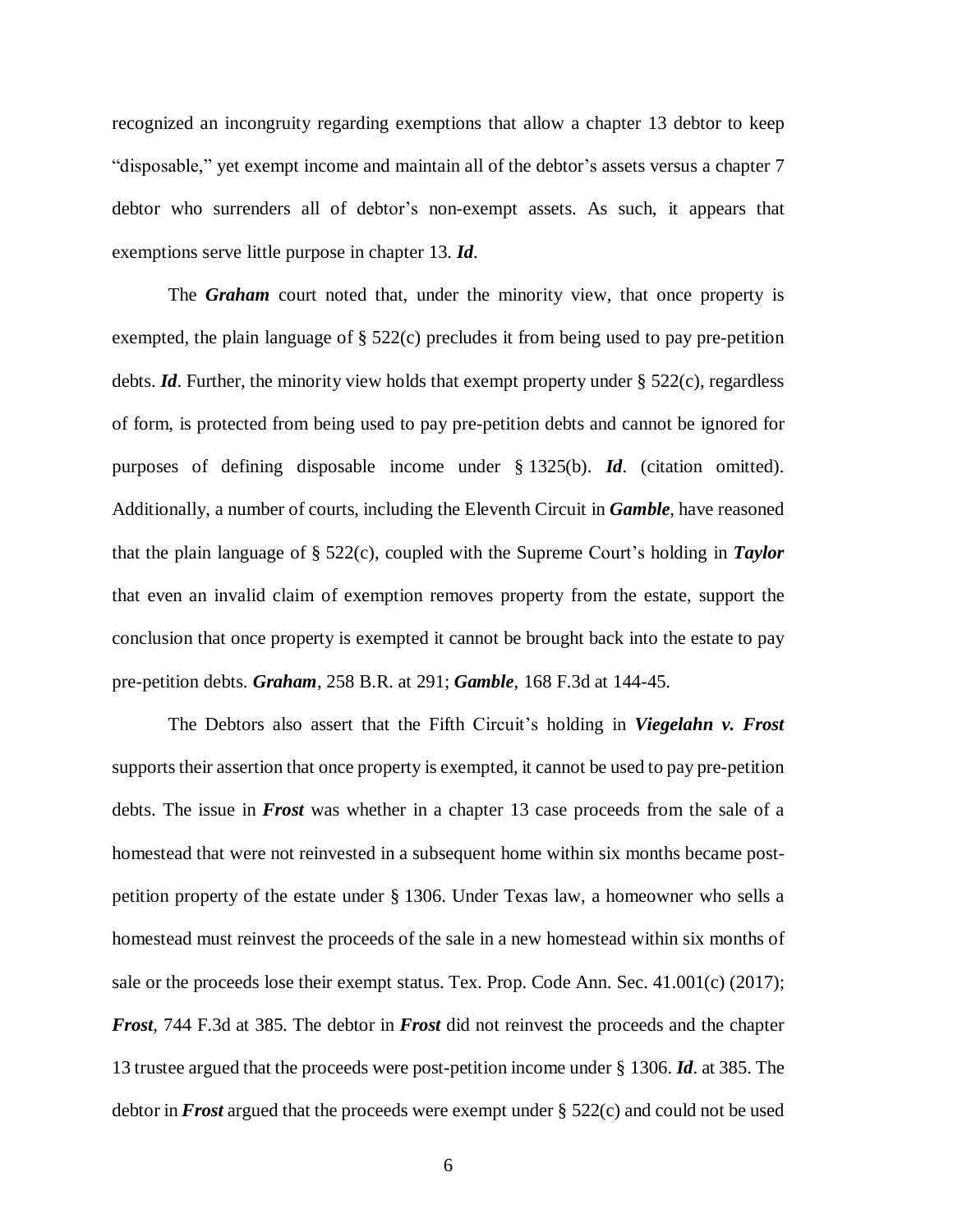to satisfy creditor claims. Additionally, the Fifth Circuit previously stated in *In re Zibman*, 268 F.3d 298, 301 (5th Cir. 2001), the general rule that exemptions are determined on petition date and do not subsequently lose their exempt status (known as the "snapshot rule"), and that once the exemption was allowed on the petition date, the exemption could not subsequently be lost. *Frost* 744 F.3d at 386.

The Fifth Circuit found that the purpose of the proceeds exemption statute was to allow the claimant to invest the sale proceeds in another home, not to preserve the proceeds' exempt character. *Id.* at 388 (citation omitted). The Fifth Circuit held that the debtor's interest in homestead changed from an unconditionally exempted interest in real property to a conditionally exempted interest in proceeds from the sale of the property. *Id*. at 389. The Court finds that *Frost* does not apply to the case at bar because the temporal aspect of the exemption in *Frost* does not apply to an unconditional exemption in settlement proceeds in this case.

The Court finds more persuasive the court's analysis in *In re Launza*, 337 B.R. 286 (Bankr. N.D. Tex. 2005) in which the court adopted the majority view. The facts in *Launza* mirror the facts in the case at bar. One of the debtors sustained a pre-petition injury, and, the lawsuit was properly exempted under § 522(l). *Id*. at 288. No party objected to the exemption of the lawsuit and the debtor settled the lawsuit post-petition, but before confirmation of the debtors' chapter 13 plan. *Id*. The trustee argued that the lawsuit proceeds were disposable income and must be paid to unsecured creditors because the plan paid less than 100% to unsecured creditors. *Id*.

The *Launza* court began it analysis by first deciding if the settlement proceeds were income. Using Black's Law Dictionary, the court noted that the definition of "income" includes gifts and the like. *Id*. The court found that the settlement proceeds are analogous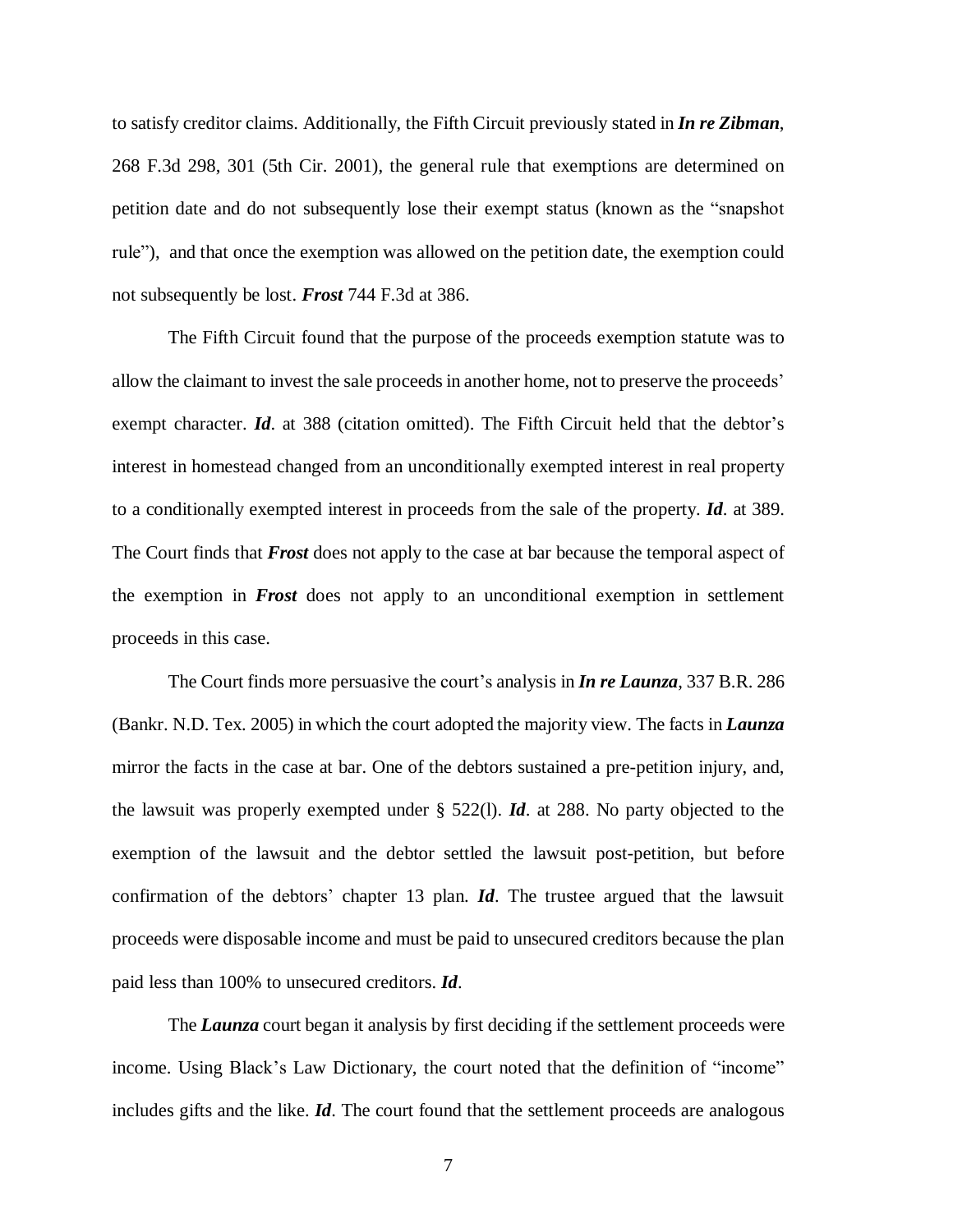to gifts; therefore, they are income. *Id*. Further, the debtors did not provide any evidence that the settlement proceeds were reasonably necessary to their maintenance or support, so the court concluded that the settlement proceeds were disposable income. *Id*.

The *Launza* court then acknowledged the reasoning of the minority view and its adherence to the plain language of  $\S$  522(c). The court then observed the divergent views regarding the interplay between sections 522(c) and 1325(b). Important in *Launza* was the court's holding that § 1325(b) does not reference § 522(c), and, that the only limitation on disposable income under § 1325(b) is that it is not reasonably necessary to be expended of the debtors' or their dependents' maintenance and support. *Id*. at 290. The court then noted that the majority of courts find under a plain reading of § 1325(b) that disposable income is not limited by its exempt status. *Id*. Therefore, the disposable income requirement is not limited by § 522(c) because § 1325(b) does not reference or state that it is limited by § 522(c). *Id*. Further, *Launza* found persuasive the majority view's determination that exemptions are less significant for chapter 13 debtors and that given the broad discharge afforded debtors in chapter 13, having the debtors pay otherwise exempt income to their creditors furthers the goal of making chapter 13 debtors pay as much as they can to their creditors. *Id*. at 290-91 (citations omitted). The Court agrees with and adopts this analysis.

Finally, the Court finds that once settlement proceeds are defined as income, and, therefore "disposable income" under § 1325(b), the proceeds qualify as projected disposable income. *See Hamilton v. Landing*, 560 U.S. 505 (2010) (holding that when a court calculates a chapter 13 debtor's projected disposable income, the court may account for changes in the debtor's income or expenses that are known or virtually known at the time of confirmation).